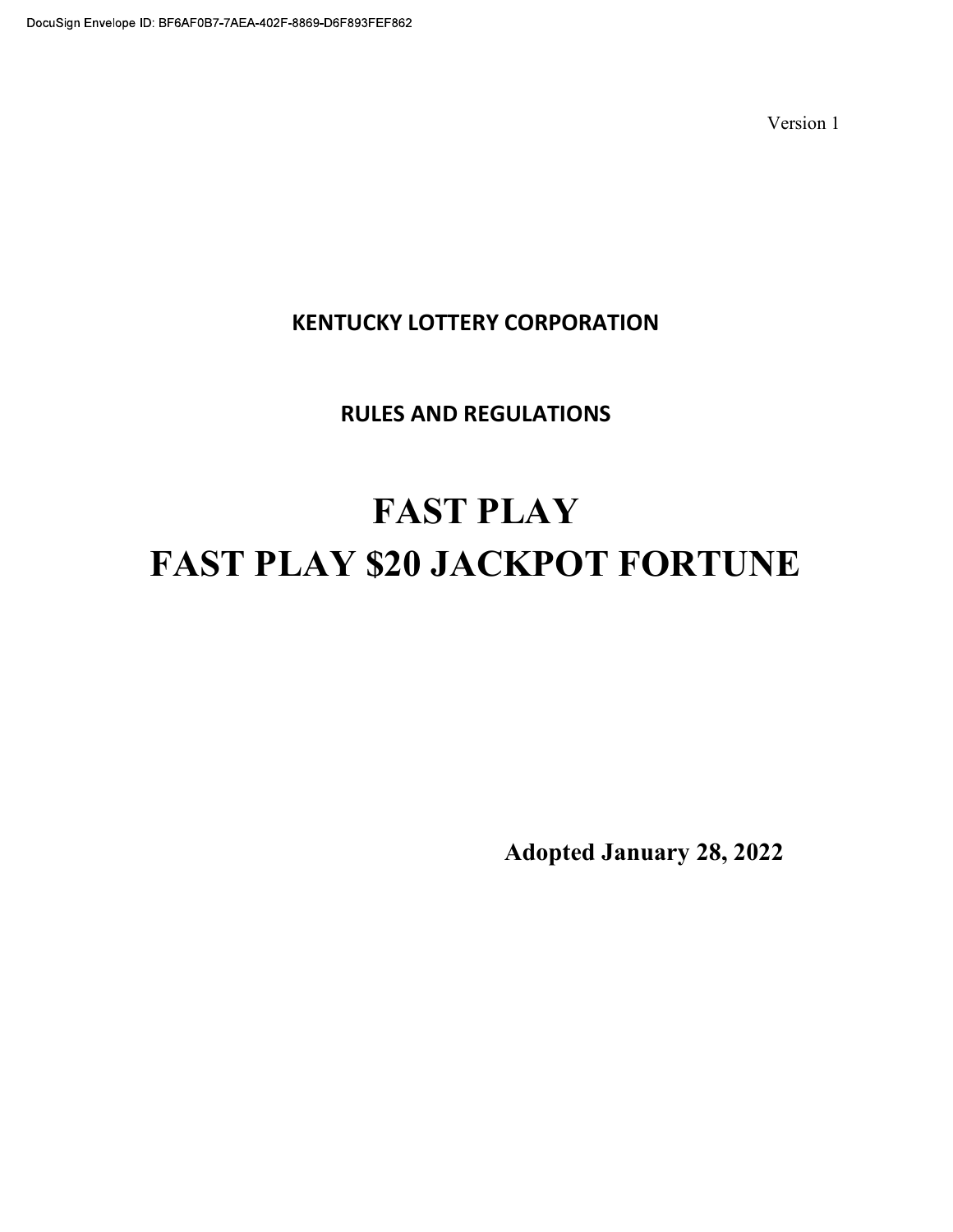Version 1

#### KENTUCKY LOTTERY CORPORATION

# GAME RULES AND REGULATIONS

# FAST PLAY FAST PLAY \$20 JACKPOT FORTUNE

## 1. CREATION

Pursuant to the laws creating and governing the Kentucky Lottery Corporation, there is hereby created an instant terminal game, Fast Play, hereinafter called "FAST PLAY \$20 JACKPOT FORTUNE" which shall be conducted pursuant to these Rules and Regulations and KRS Chapter 154A and shall continue until the President publicly announces a termination date. FAST PLAY \$20 JACKPOT FORTUNE is one game in a series of Fast Play games which all contribute to a Rolling Jackpot.

Sales of FAST PLAY \$20 JACKPOT FORTUNE are effective at the start of business on or about March 28, 2022, at approximately 5:00 a.m. ET, or as announced by the Lottery. Fast Play games, including FAST PLAY \$20 JACKPOT FORTUNE, are not available for purchase through iLottery.

## 2. DEFINITIONS

The following words and terms shall have the following meaning unless otherwise indicated:

- (a)  $KLC$  or Lottery The Kentucky Lottery Corporation;
- (b) President President of the Kentucky Lottery Corporation or any other person to whom the President's authority is lawfully delegated;
- (c) FAST PLAY game Fast Play games are an immediate print and play terminal game. They are designed to provide Players with instant gameplay results that are generated by a host computer and printed by a lottery terminal. The Player does not select his or her own numbers or play symbols. The outcome is determined by the system at the point of purchase (the Drawing) and is not determined by a scheduled drawing or by the skill or judgment of the Player. The system distributes outcomes based on the probabilities within the prize structure. Fast Play games may participate in a Rolling Jackpot, as set forth in the rules and regulations for each game.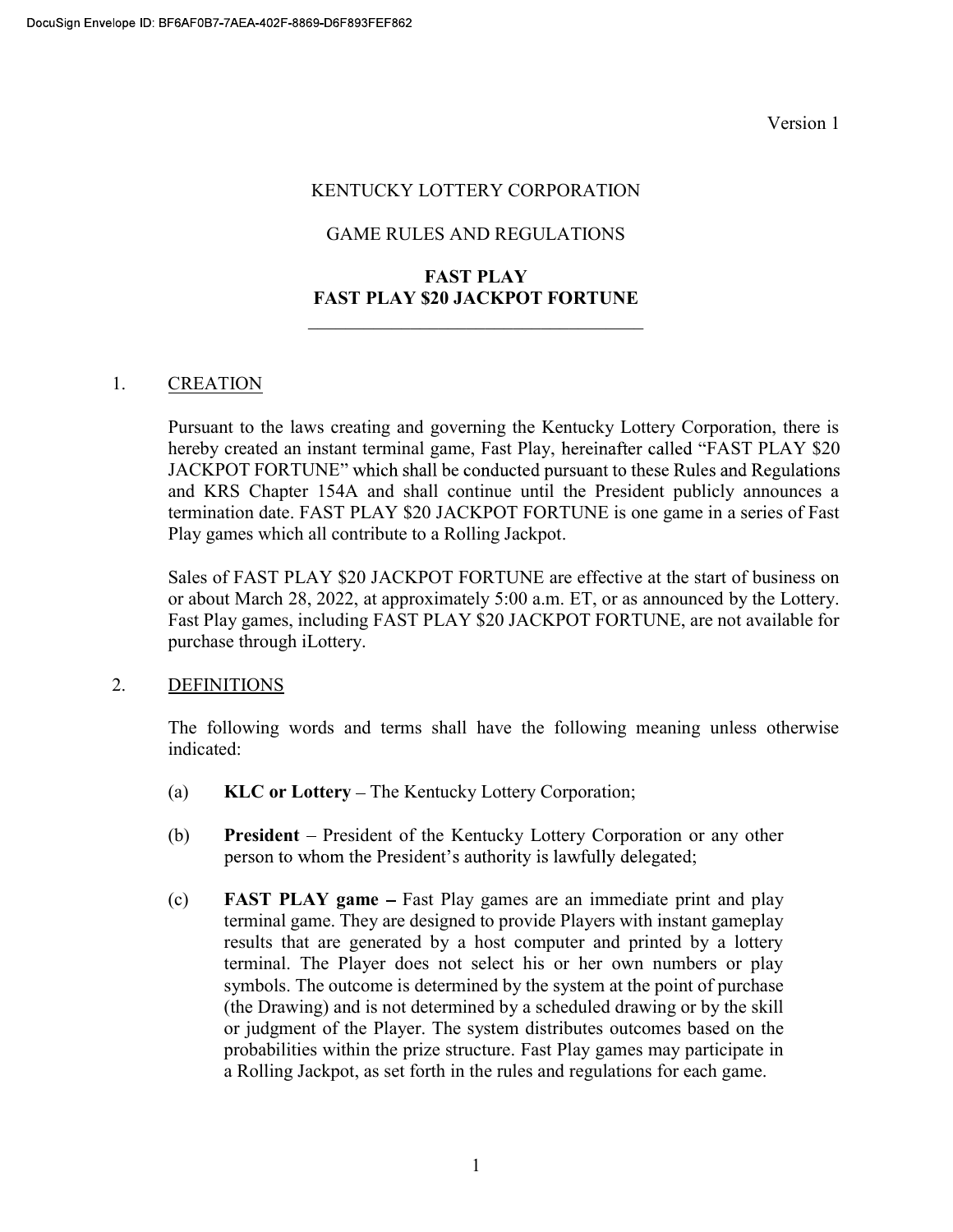- (d) YOUR NUMBERS: Thirty (30) computer-selected numbers from the YOUR NUMBERS SYMBOL BANK in the Main play area.
- (e) WINNING NUMBERS: Eight (8) computer-selected numbers from the WINNING NUMBERS SYMBOL BANK in the Main play area.
- (f) YOUR NUMBERS and WINNING NUMBERS SYMBOL BANK Numbers from a field of one (1) through seventy-five (75):

|  | $1 \quad 2 \quad 3 \quad 4 \quad 5$ |  |
|--|-------------------------------------|--|
|  | 6 7 8 9 10                          |  |
|  | 11 12 13 14 15                      |  |
|  | 16 17 18 19 20                      |  |
|  | 21 22 23 24 25                      |  |
|  | 26 27 28 29 30                      |  |
|  | 31 32 33 34 35                      |  |
|  | 36 37 38 39 40                      |  |
|  | 41 42 43 44 45                      |  |
|  | 46 47 48 49 50                      |  |
|  | 51 52 53 54 55                      |  |
|  | 56 57 58 59 60                      |  |
|  | 61 62 63 64 65                      |  |
|  | 66 67 68 69 70                      |  |
|  | 71 72 73 74 75                      |  |

(g) PRIZE SYMBOL BANK - Ten (10) computer-selected PRIZES appearing directly below the thirty (30) YOUR NUMBERS representing the cash amounts of: TWENTY DOLLARS (\$20); THIRTY DOLLARS (\$30); FORTY DOLLARS (\$40); FIFTY DOLLARS (\$50); ONE HUNDRED DOLLARS (\$100); FIVE HUNDRED DOLLARS (\$500); ONE THOUSAND DOLLARS (\$1,000); TWO THOUSAND FIVE HUNDRED DOLLARS (\$2,500); TEN THOUSAND DOLLARS (\$10,000,000); AND the JACKPOT: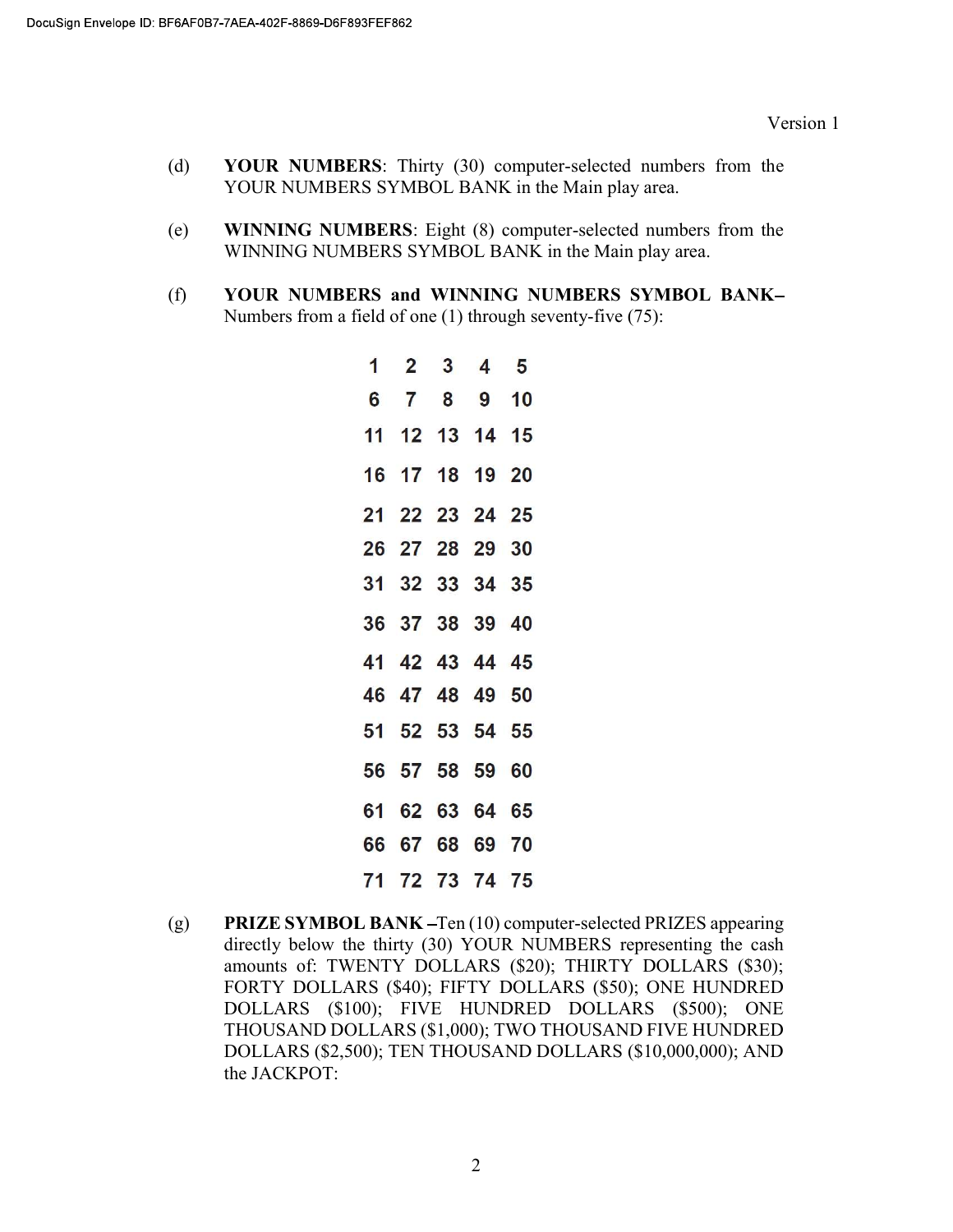Version 1

|       | \$20  | \$30    | \$40    | \$50     |
|-------|-------|---------|---------|----------|
| \$100 | \$500 | \$1,000 | \$2,500 | \$10,000 |

#### **JACKPOT**

- (h) MATCH 3 BONUS AREA  $-$  Three (3) computer-selected numbers from the YOUR NUMBERS AND WINNING NUMBERS SYMBOL BANK.
- (i) ROLLING JACKPOT  $-10.21\%$  of sales from each \$20 Jackpot Fortune Fast Play Ticket sold will be rolled into the single Fast Play Rolling Jackpot fund which includes sales from all participating Fast Play games. All \$1, \$2, \$3, \$5 and \$10 Fast Play Games each contribute 10% of sales from each Fast Play ticket to the Fast Play Rolling Jackpot. The percentage of the Rolling Jackpot paid to the winner (10%, 20%, 30%, 50%, or 100%) will depend on the price point of the Fast Play Ticket purchased.
- $(i)$  ESTIMATED JACKPOT At the time of purchase, the "Current" Estimated Fast Play Jackpot" amount will print at the top of every FAST PLAY \$20 JACKPOT FORTUNE Ticket. If a "Jackpot" win is triggered by a FAST PLAY \$20 JACKPOT FORTUNE purchase, the Player will receive 100 percent (100%) of the Current Estimated Jackpot fund printed on the Ticket rounded down to the nearest whole dollar (the difference is the "breakage") plus an additional two hundred fifty thousand dollars (\$250,000). The Rolling Jackpot amount will be reduced by the hundred percent (100%) won by the Player, reset to \$10,000, and then will continue to increase with each purchase of a Fast Play Ticket.
- (k) Retailer A person licensed to sell lottery Tickets who has been approved and contracted with to sell Kentucky FAST PLAY \$20 JACKPOT FORTUNE Tickets.
- (l) Ticket A Kentucky FAST PLAY \$20 JACKPOT FORTUNE Ticket, if produced by a Retailer or a self-service vending machine in an authorized manner. A FAST PLAY \$20 JACKPOT FORTUNE Ticket shall include the following information:
	- Current Estimated Jackpot Amount
	- How to Play section
	- Reveal Area
	- **Ticket Price**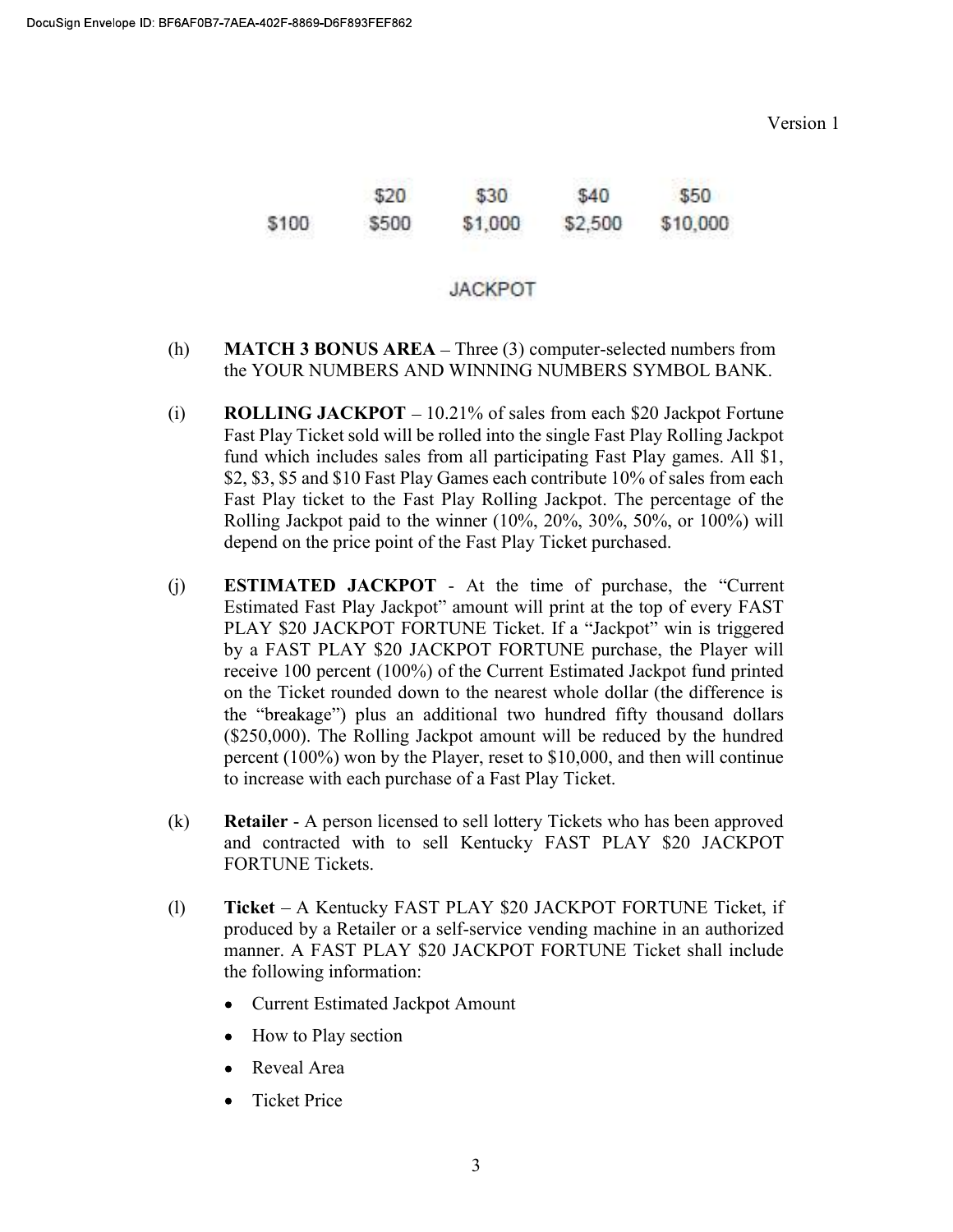- External Serial Number
- Date/time Ticket printed
- Ticket barcode

This Ticket shall be the only valid proof of the Player's purchase and shall be the only valid receipt for claiming or redeeming a prize.

# 3. PURPOSE AND GENERAL DESCRIPTION

Each FAST PLAY \$20 JACKPOT FORTUNE Ticket will contain a Main play area and a MATCH THREE BONUS area. The purpose of the FAST PLAY \$20 JACKPOT FORTUNE game shall be to match any of YOUR NUMBERS to any WINNING NUMBER in the Main play area to win the PRIZE shown directly below that matching YOUR NUMBER. In the MATCH 3 BONUS AREA, match three (3) WINNING NUMBERS to all three (3) numbers displayed in the MATCH BONUS Area, win One Hundred Dollars (\$100) instantly. A Player can win up to six (6) times and up to Ten Thousand Dollars (\$10,000) on a Ticket, excluding the Jackpot, excluding the Jackpot. If a Player wins the "Jackpot", no other prizes will be won on the Ticket other than the single Jackpot prize plus the additional two hundred fifty dollars (\$250,000).

If a Player gets a "Jackpot", the Player shall win 100% of the Current Estimated Jackpot amount printed on the Ticket plus two hundred fifty thousand dollars (\$250,000). The Rolling Jackpot amount will be reduced by the one hundred percent (100%) won by the Player, shall reset to \$10,000, and then will continue to increase as subsequent Tickets are sold, until the Rolling Jackpot is won. If a Player wins the Jackpot, no other prizes will be won on the Ticket other than the single Jackpot prize.

All prizes won on a FAST PLAY \$20 JACKPOT FORTUNE Ticket must be claimed within 180 days of purchase.

# 4. TICKET SALES RETAILERS

- (a) FAST PLAY \$20 JACKPOT FORTUNE Ticket sales may only be made through such duly licensed Retailers as the President will appoint and contract with as provided in the Lottery's governing statutes, rules, and regulations (relating to Ticket sales retailers).
- (b) The Lottery may, at its discretion, terminate sales, without prior notice, by any retailer upon the grounds set forth in the Retailer contract (and any amendments thereto) in KRS Chapter 154A, and in any administrative regulations adopted from time to time by the Lottery, copies of which may be obtained from the Lottery's corporate headquarters upon written request.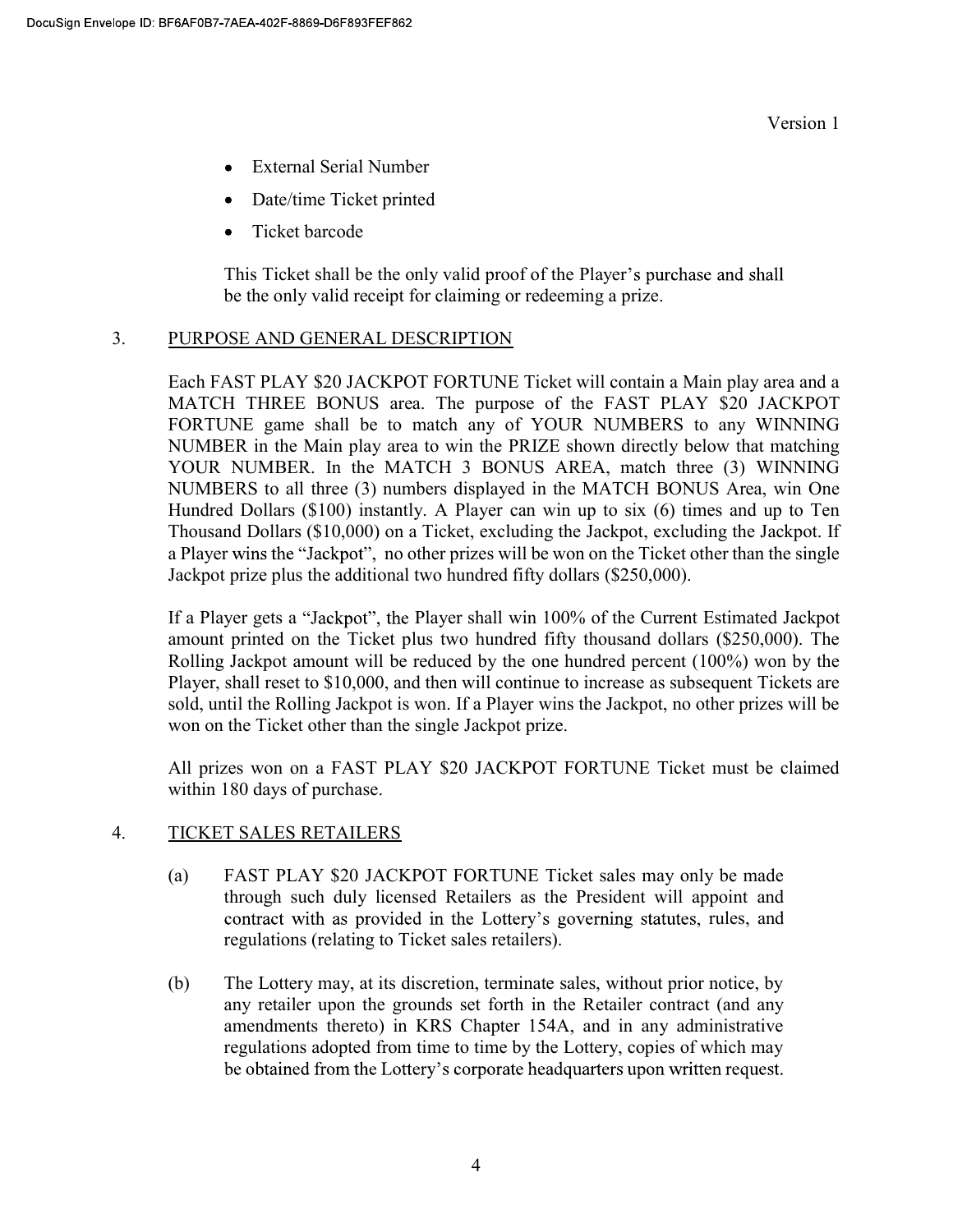# 5. TICKET PRICE

The cost of FAST PLAY \$20 JACKPOT FORTUNE is twenty dollars (\$20.00) per Ticket.

## 6. TICKET CHARACTERISTICS AND RESTRICTIONS FOR TICKET PURCHASES FROM RETAILERS

- (a) Tickets may be purchased from a terminal operated by a Retailer or purchased from a designated self-service vending machine at certain Retailer locations where available.
	- (1) To purchase a Ticket from a terminal operated by a Retailer, the Player verbally asks a Retailer for a FAST PLAY \$20 JACKPOT FORTUNE Ticket, remits payment to the Retailer for the price of the Ticket, and the Retailer will print a Ticket for the Player.
	- (2) To purchase a Ticket from a self-service vending machine, the Player follows the instructions on the screen and must insert payment for the price of the Ticket into the vending machine. The vending machine will then issue a Ticket to the Player.
- (b) "Play It Again" is not available for a FAST PLAY \$20 JACKPOT FORTUNE Ticket.
- (c) A FAST PLAY \$20 JACKPOT FORTUNE Ticket may not be canceled.
- (d) By purchasing a Kentucky FAST PLAY \$20 JACKPOT FORTUNE Ticket, the Player agrees to abide by these Rules and Regulations, as determined by the Lottery.

# 7. TICKET RESPONSIBILITY FOR TICKETS PURCHASED FROM A RETAILER

- (a) A winning Kentucky FAST PLAY \$20 JACKPOT FORTUNE Ticket purchased from a Retailer is deemed to be a bearer instrument until a name is affixed upon the Ticket in the designated area. At that time the Ticket is deemed to be owned for all purposes by the person(s) so named;
- (b) The Lottery shall not be responsible for lost or stolen Kentucky FAST PLAY \$20 JACKPOT FORTUNE Tickets;
- (c) The Lottery shall not be responsible for Kentucky FAST PLAY \$20 JACKPOT FORTUNE Tickets redeemed in error by a Player from a Kentucky FAST PLAY \$20 JACKPOT FORTUNE Retailer.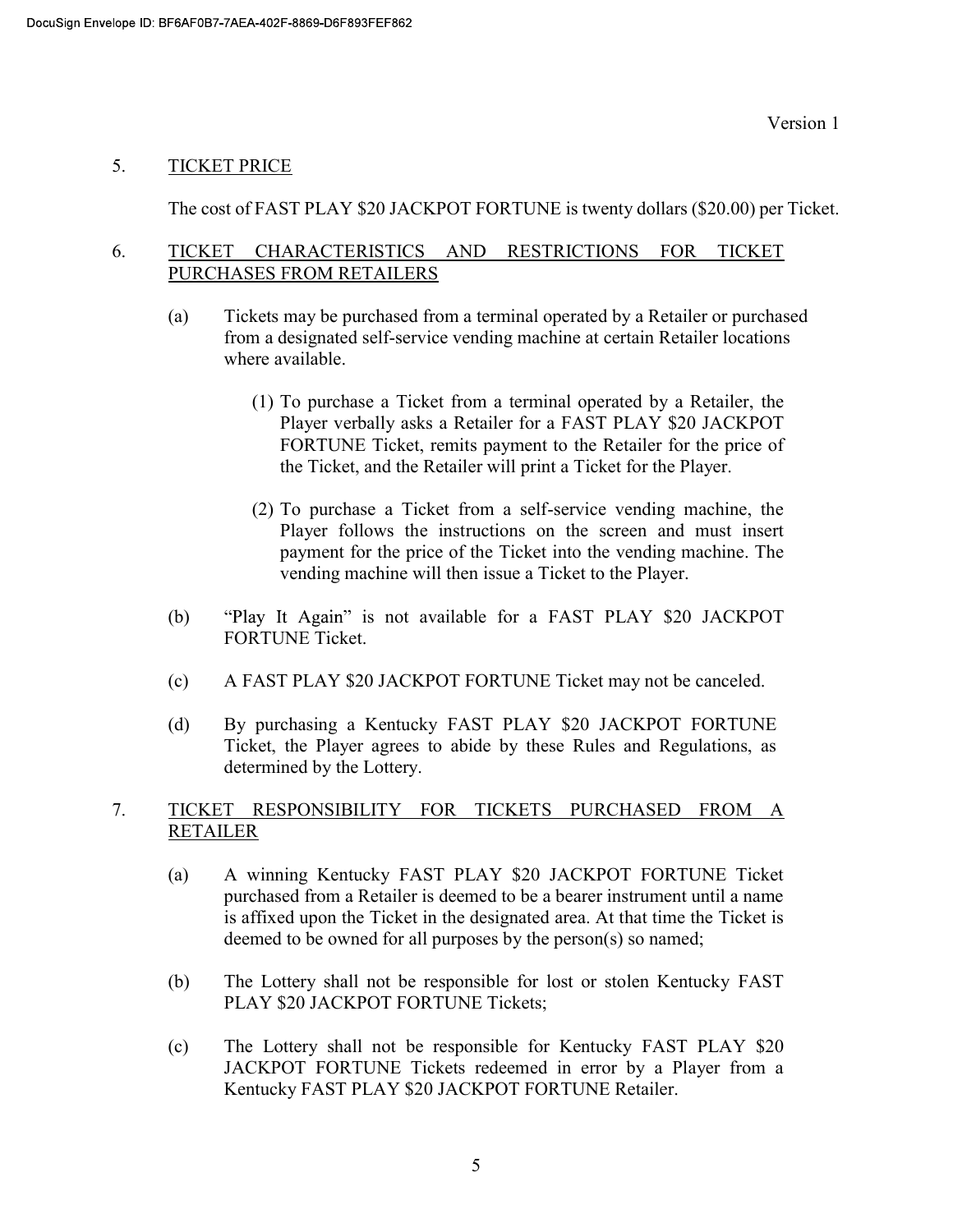# 8. TICKET VALIDATION REQUIREMENTS FOR TICKETS PURCHASED FROM A RETAILER

- (a) Valid Tickets  $-$  In order to be deemed a valid Kentucky FAST PLAY \$20 JACKPOT FORTUNE Ticket purchased from a Retailer, the apparent winning Ticket must be presented, and all the following conditions must be met:
	- (1) The Ticket validation serial number must be present in its entirety. The validation serial number and the selected numbers must both correspond to the computer validation records maintained by the Lottery or its designated draw games vendor;
	- (2) The Ticket must be intact;
	- (3) The Ticket must not be mutilated, altered, reconstituted, or tampered with in any manner;
	- (4) The Ticket must not be counterfeit or an exact duplicate of another winning Ticket;
	- (5) The Ticket must have been issued by the Lottery through an on-line Kentucky FAST PLAY \$20 JACKPOT FORTUNE Retailer in an authorized manner;
	- (6) The Ticket must not have been stolen;
	- (7) The Ticket must be validated in accordance with Section 10 (relating to procedures for claiming and payment of prizes) and submitted for payment within one hundred eighty days (180) days of the purchase date printed on the Ticket;
	- (8) The YOUR NUMBERS and WINNING NUMBERS SYMBOLS and PRIZE SYMBOLS on the Ticket must be as specified in Section 2 (Definitions);
	- (9) The Ticket data must have been recorded on the central computer system and the Ticket data must match this computer data in every respect;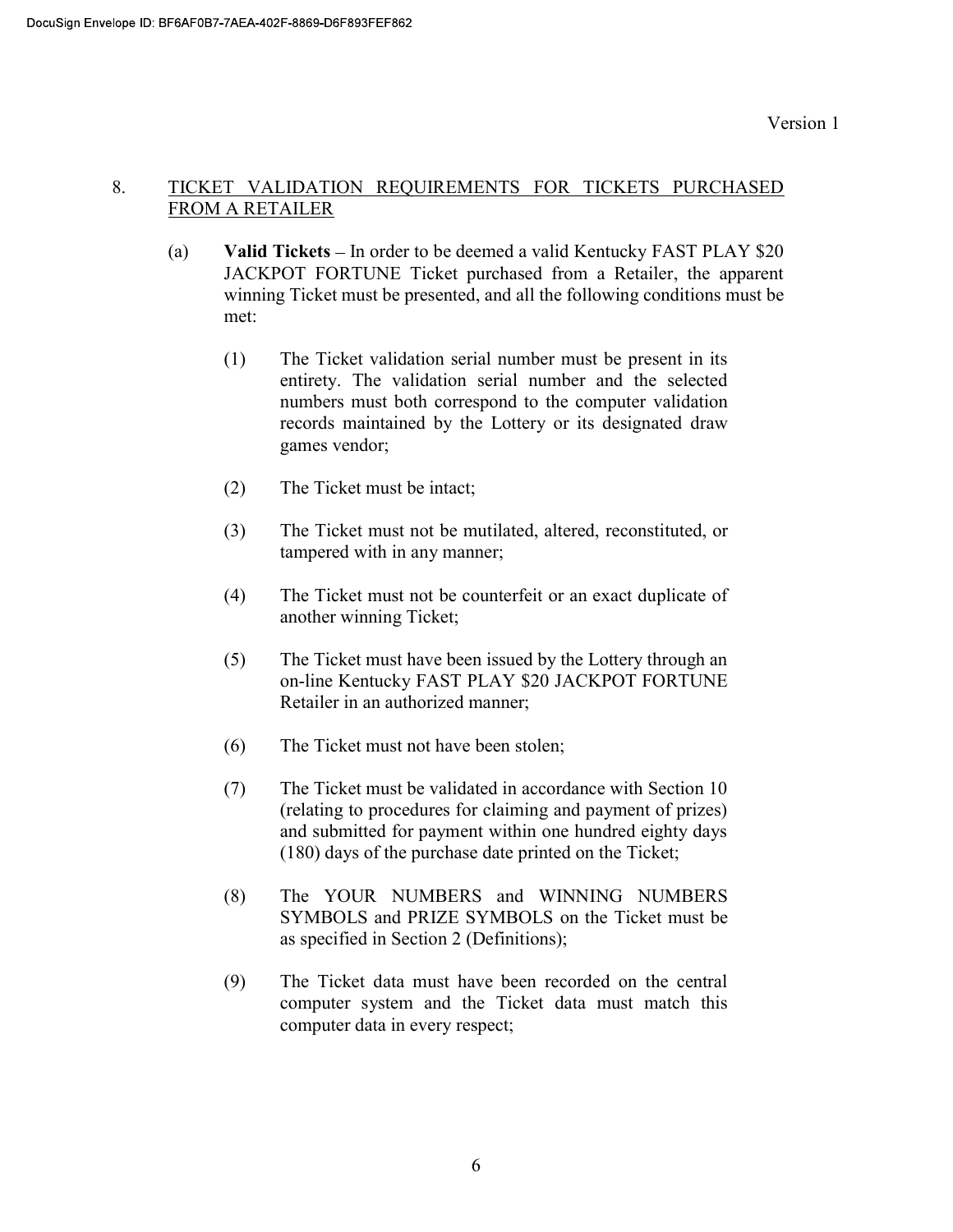- (10) The validation data of an apparent winning Ticket must appear on the official file of winning Tickets and a Ticket with that exact data must not have been previously paid;
- (11) The Ticket must not be misregistered, defectively printed or printed or produced in error to an extent that it cannot be processed by the Lottery;
- (12) The Ticket must pass all other confidential security checks of the Lottery;
- (13) By submitting a Kentucky FAST PLAY \$20 JACKPOT FORTUNE Ticket for validation, the Player agrees to abide by the Rules and Regulations pertaining to Kentucky FAST PLAY \$20 JACKPOT FORTUNE, as determined by the President;
- (14) There must not be any other breach of these Rules and Regulations in relation to the Ticket which, in the opinion of the President, justifies disqualification.
- (b) Invalid or Defective Tickets Any Ticket purchased from a Retailer or from a self-service vending machine and not passing all the validation criteria in this subsection shall be considered void and shall not be paid.
	- (1) The determination of the President regarding invalid or defective Tickets shall be final and binding. At the President's discretion, an invalid Ticket may be replaced with a Ticket of equivalent sales price from any current Lottery game;
	- (2) In the event a defective Ticket is purchased or in the event the President determines to adjust an error, the sole and exclusive remedy shall be the replacement of such defective and erroneous Ticket with a Ticket of equivalent sales price from any current Lottery game;
	- (3) In the event a Ticket is not paid by the Lottery and a dispute occurs as to whether the Ticket is a winning Ticket, the Lottery may, at its option, replace the Ticket as provided in paragraph (2) of this subsection. This shall be the sole and exclusive remedy of the holder of the Ticket.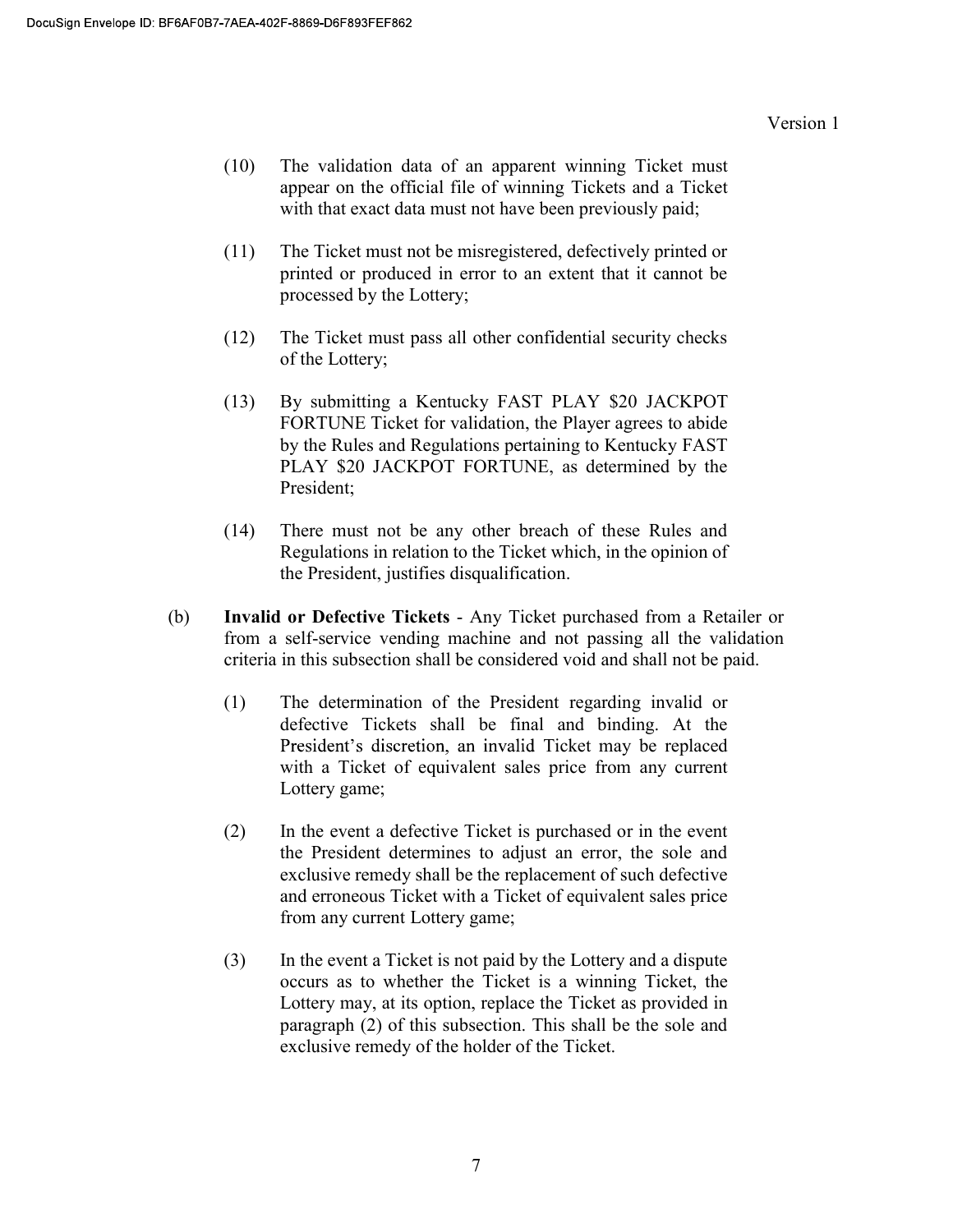# 9. PROCEDURES FOR CLAIMING AND PAYMENT OF PRIZES WON ON TICKETS PURCHASED FROM RETAILERS

- (a) Prizes won on a FAST PLAY \$20 JACKPOT FORTUNE Ticket shall be claimed within one hundred and eighty (180) days following the date of purchase which appears on the winning Ticket. All prizes shall be claimed in the same manner as other on-line game prizes as set forth below.
- (b) Tickets having a total cash prize value up to Six Hundred Dollars (\$600.00) may be claimed within one hundred and eighty (180) days following the date of the Drawing in which the prize was won and may be claimed by:
	- (i) presenting the Ticket at any Retailer, provided that such Retailer has sufficient funds available for payment, or at any authorized KLC Cashing Agent;
	- (ii) presenting the Ticket at Lottery headquarters located at 1011 West Main Street, Louisville, Kentucky 40202; or
	- (iii) mailing the signed winning Ticket and an official Lottery claim form to: Kentucky Lottery Corporation, Claims Dept. 100, Louisville, Kentucky 40287-0001.
- (c) Tickets having a total cash prize value of over Six Hundred Dollars (\$600.00) and up to Five Thousand Dollars (\$5,000).
	- (i) Tickets having a total cash prize value of over Six Hundred Dollars (\$600.00) and up to Five Thousand Dollars (\$5,000) may be claimed within one hundred and eighty days (180) days following the date of the Drawing in which the prize was won by presenting the Ticket at any Retailer location that is an authorized cashing agent or in any manner specified in subsection (b) (ii), or (iii) of this section.
- (d) Tickets having a total cash prize value of over Five Thousand Dollars (\$5,000) and up to Twenty Five Thousand Dollars (\$25,000) may be claimed at the Lottery headquarters located at 1011 West Main Street, Louisville, Kentucky 40302 or designated cashing agents may be authorized to cash prizes up to \$25,000.00 within ninety (90) days following the date of the Drawing in which the prize was won; however, Tickets having a total cash prize value over Five Thousand Dollars (\$5,000) not claimed within ninety (90) days must be claimed within one hundred eighty (180) days following the date of the Drawing in which the prize was won by presenting the Ticket in the manner specified in subsection (b) (ii), or (iii) of this section.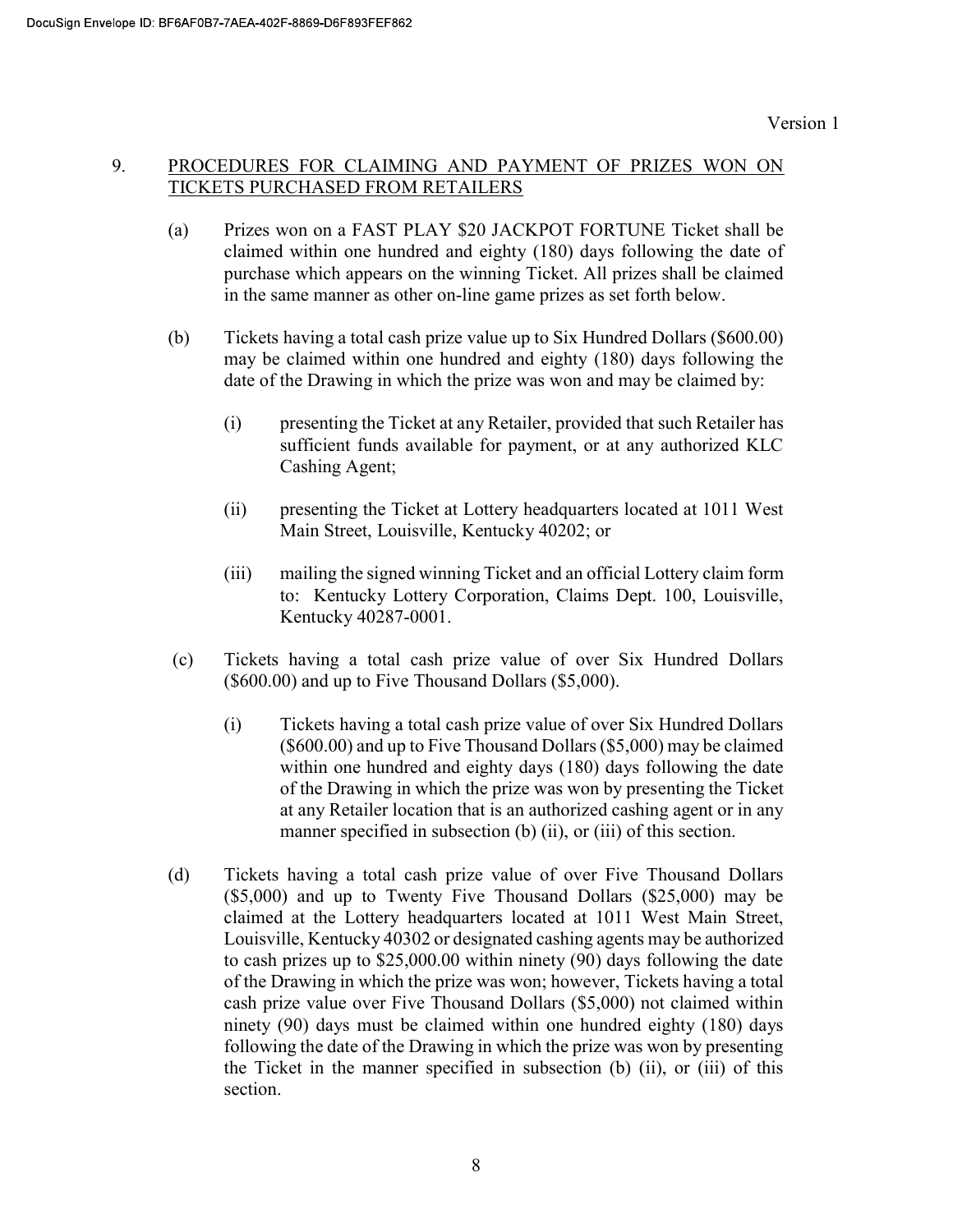- (e) Tickets having a total cash prize value of over Twenty-Five Thousand Dollars (\$25,000) must be claimed at the Lottery headquarters located at 1011 West Main Street, Louisville, Kentucky.
- (f) The Kentucky Lottery Corporation reserves the right in its sole discretion to increase the total cash prize values that may be claimed at cashing agents. Players can contact the Lottery headquarters or a Lottery Retailer for current cashing limits.
- (g) In the event a single Ticket contains multiple wins, the prize amounts shall be added together and shall be paid in accordance with the prize payment limits specified in subsections (b) through (e) of this section.
- (h) The payment of prizes to persons under eighteen (18) years of age and to those persons who may die before receiving any or all a particular prize shall be paid in accordance with KRS 154A.110 (relating to prizes payable after the death of a prize winner and payment to persons under eighteen (18) years of age), and rules promulgated with respect thereto.
- (i) The Lottery shall be discharged of all liability after payment of prizes as provided in KRS 154A.110(4) (relating to discharge of Lottery liability upon payment).

## 10. DETERMINATION OF PRIZE WINNERS AND PROBABILITY OF WINNING

(a) The overall odds of winning FAST PLAY \$20 JACKPOT FORTUNE are as follows:

| <b>Prize</b>       | <b>Estimated Odds</b> |
|--------------------|-----------------------|
| Rolling Jackpot    | 1:240,000.00          |
| $100\% + $250,000$ |                       |
| \$10,000           | 1:80,000.00           |
| \$2,500            | 1:12,000.00           |
| \$1,000            | 1:6,000.00            |
| \$750              | 1:2,400.00            |
| \$500              | 1:282.35              |
| \$100              | 1:77.42               |
| \$50               | 1:30.00               |
| \$40               | 1:48.00               |
| \$30               | 1:9.60                |
| \$20               | 1:6.67                |
| Overall Odds       | 1:3.07                |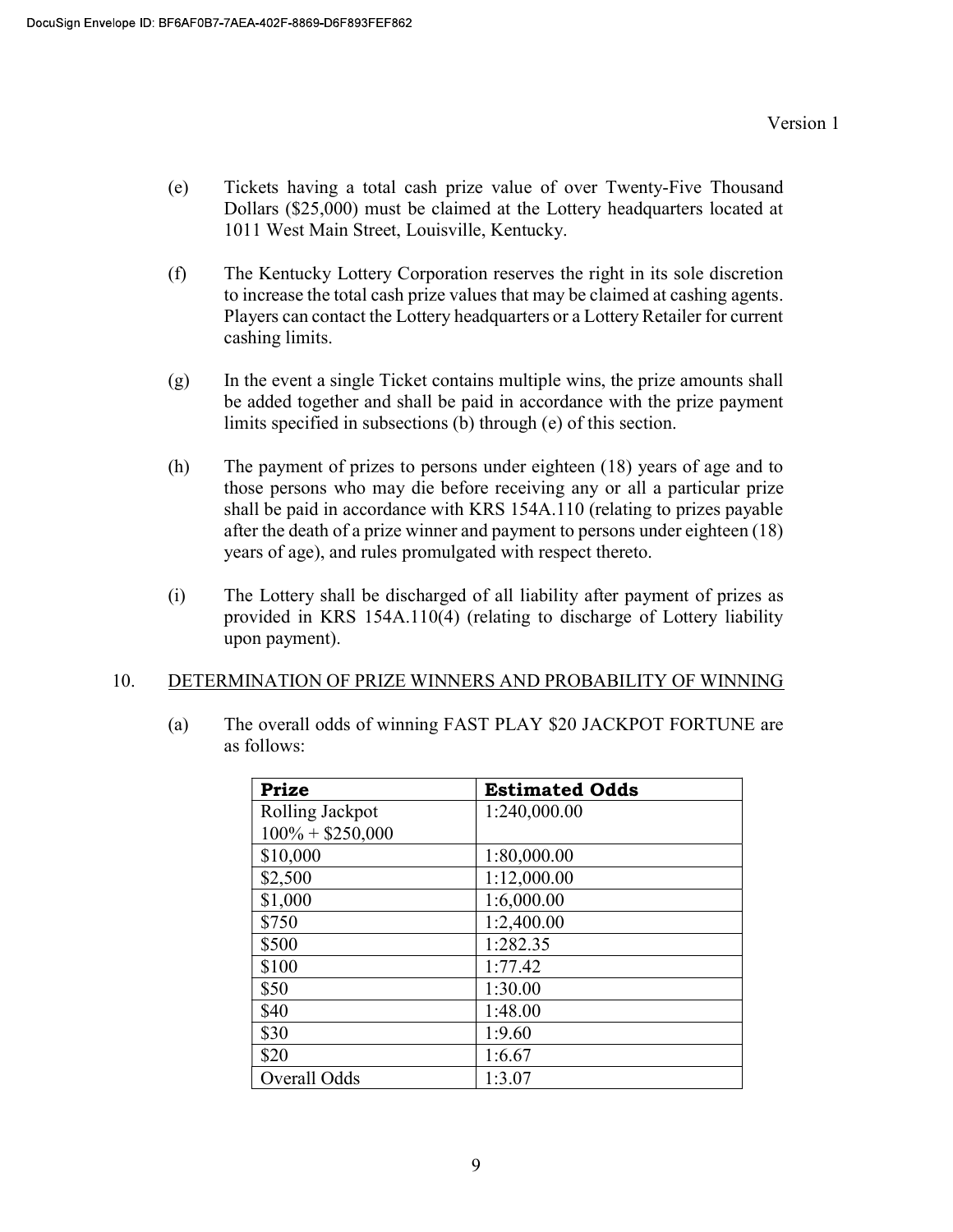- (b) The overall prize payout for FAST PLAY \$20 JACKPOT FORTUNE is 72.71%.
- (c) The FAST PLAY \$20 JACKPOT FORTUNE prizes will be replenished in the prize structure automatically when each prize is won. If the Rolling Jackpot is won on any Fast Play game, the Estimated Jackpot shall be reduced by the percentage of the jackpot won (which depends on the price point of the Fast Play game). If the Estimated Jackpot falls below \$10,000, the Estimated Jackpot shall reset to \$10,000. Odds remain the same for each Player for each tier and all prize tiers are available for every Player.
- (d) The number of Prize Categories and the allocation of prize money among the Prize Categories may be changed at the discretion of the President and Board of Directors. Such change shall be announced by public notice.

# 11. UNCLAIMED PRIZE MONEY

All prize money on winning Kentucky FAST PLAY \$20 JACKPOT FORTUNE Tickets may be retained by the President for payment to the person entitled thereto. In the event no claim or redemption is made within one hundred eighty days (180) days of the purchase date printed on the Ticket, the prize money shall be deposited and paid out in accordance with KRS 154A.110(3).

## 12. WITHHOLDING AND DEBT SET OFF

 Kentucky and federal withholding shall be withheld by the Lottery from prize payments in such amounts as may be required, in accordance with applicable provisions of state and federal law. Prizes are subject to set off of certain debts as required by law.

## 13. PURCHASE AND PRIZE PAYMENT RESTRICTIONS

- (a) Lottery Tickets may only be sold to persons eighteen (18) years of age or older;
- (b) No Ticket shall be purchased and no prize paid to any of the following persons: any member of the Board of Directors, officers, or employees of the KLC; any vendors (as defined in KRS 154A.010) or related entities, or any member of the board of directors, officers, employees of, partners in, or owners of any vendors or related entities to the vendors; or any spouse, child, brother, sister, or parent residing as a member of the same household in the principal place of abode of any said person.